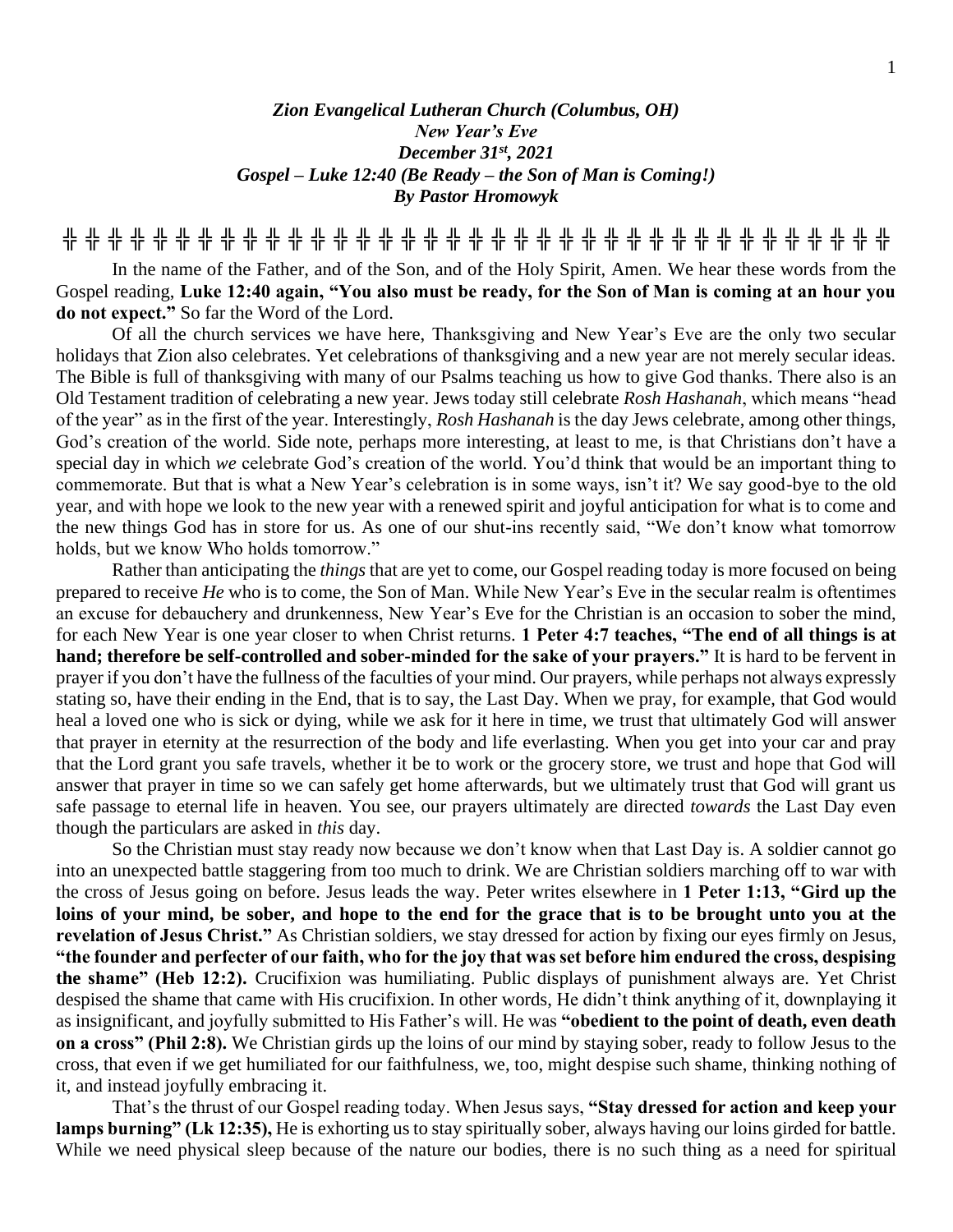slumber. While we shut the lights off at night to get rest, the Christian always keeps the Light of the world that is Christ turned on. The way we "keep our lamps burning" is by regularly receiving Christ in Word and Sacrament. Regularly means daily searching the Scriptures at home (**Jn 5:39**), and gladly hearing and learning God's Word here at Church (3<sup>rd</sup> Commandment) and in Bible Study downstairs. Just as no one in their right minds turns their furnace off during the cold winter months or else their water pipes would freeze and burst, so also no Christian in the soberness of their mind shuts off the Light whom darkness cannot overcome by ignoring Christ's invitation to His feast.

When Jews observe the feast of *Rosh Hashanah*, their New Year, it is a ten day celebration that also has a focus on repentance, for ten days later they also celebrate *Yom Kippur*, the Day of Atonement. You can read more about the Day of Atonement in Leviticus 16. To summarize, in case you don't know what happens, there are two goats. One goat was killed as a **"sin offering for the people",** whose blood was brought **"inside the veil"** of the Most Holy Place, which was **"sprinkled over the mercy seat and in front of the mercy seat"** thus making atonement for the Holy Place because of all the people's sins **(Lev 16:15).** The other goat was allowed to live, but **"Aaron (was to) lay both his hands on the head of the goat, and confess over it all the iniquities of the people of Israel, and all their transgressions, all their sins" (Lev 16:21).** And then Aaron was to send the goat away into the wilderness. This goat sent off is where we get the word scapegoat from, by the way.

Here is how this all connects. On the one hand, when the Jews celebrated their New Year, while thankful for God's creation, they also were contrite for their own sins. They knew ten days later they would be observing the Day of Atonement when their sins were atoned for by the shedding of the goat's blood in the temple, and also by the removal of their sins literally from the community of believers with the removal of the scape goat from their midst. Since they knew the Day of Atonement was coming, they stayed ready by living in repentance.

On the other hand and in the same way, we Christians celebrate the New Year thankful to God for all the gifts of His creation that He gives to us for the good of both body and soul. We thank Him for the gifts of this past year, but we also trust in the assurance of faith that He is going to continue to provide for us in the new year to come. We, also, though, confess our sins. We live in daily repentance. We don't have a ten day waiting period before the Day of Atonement gets here. That day was fulfilled in Christ when He died on the cross. *He* was sacrificed, **"whose blood cleanses us from all sins" (1 Jn 1:7),** becoming our scapegoat who removes all transgressions from the community of believers.

And yet, unlike the Jews who knew their *Yom Kippur* was coming ten days later, we don't know when the Son of Man is going to return for the final time. So our readiness, the girding of our loins in anticipation of the Son of Man returning is rooted in the forgiveness of sins that Christ already made atonement for. It is when we believe in the forgiveness of our sins for Jesus' sake, that we have the strength, courage, and certainty to confess along with the Apostle Paul in our Epistle reading that **"neither death nor life, nor angels nor rulers, nor things present nor things to come, nor powers, nor height nor depth, nor anything else in all creation, will be able to separate us from the love of God in Christ Jesus our Lord" (Rom 8:38-39).** No one and nothing can separate you from the love of Christ.

Jesus says, **"Blessed are those servants whom the master finds awake when He comes" (Lk 12:37).**  Stay awake, brothers and sisters in Christ. Keep your lamps burning by continuing to receive Him who will not let you slumber. In Jesus' name, Amen.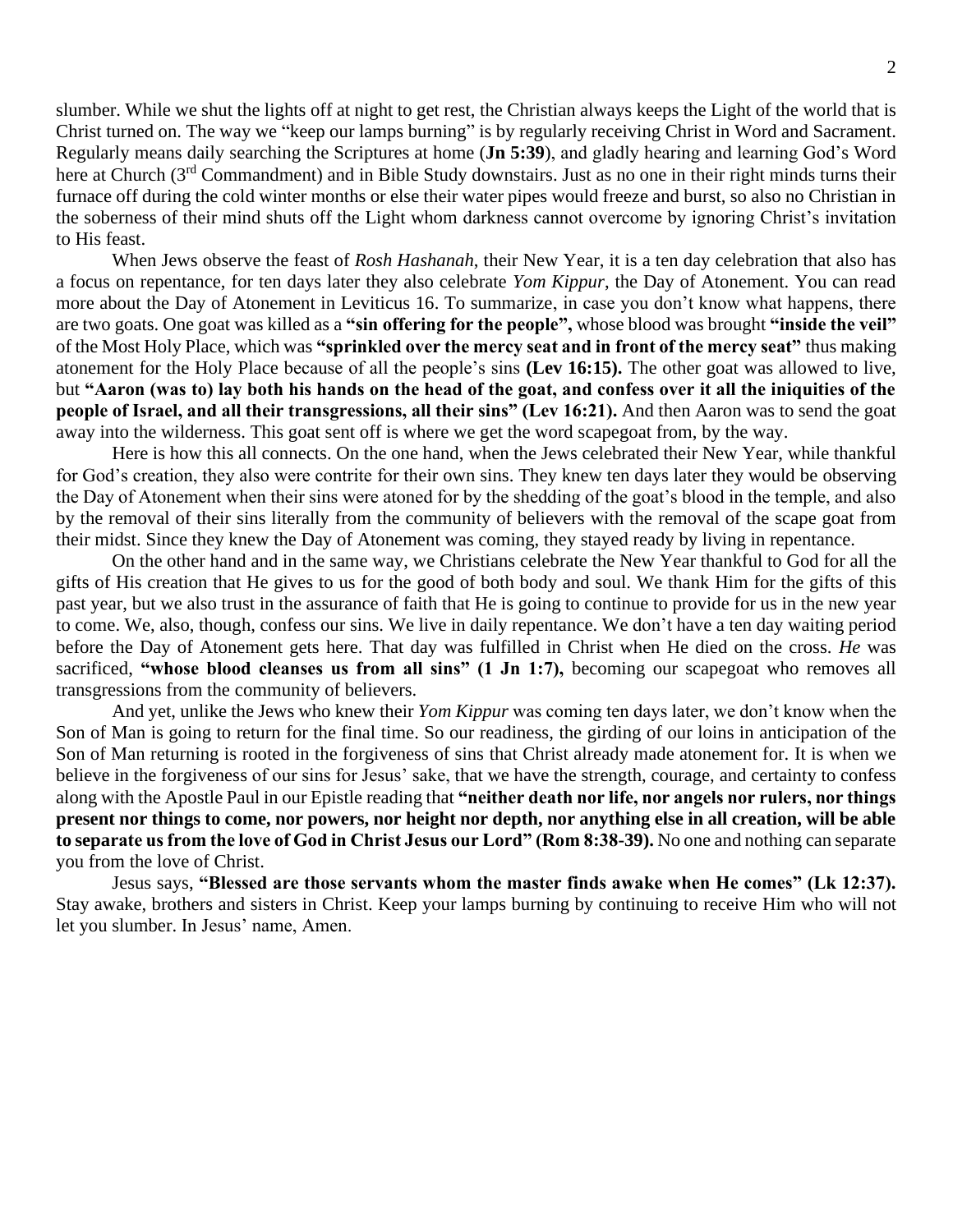## **New Year's Eve Sermon thoughts to consider:**

- Listen for the relationship/connections between the Jewish celebration of the New Year (Rosh Hashanah) and how the Christian celebrates the New Year.
- Consider the importance of staying sober-minded as we prepare for Jesus' Second Coming, and what this means for you personally in your daily life.
- Consider how Jesus has made atonement for your sin and is the foundation of your readiness, who enables and empowers you to stay spiritually awake.

#### **New Year's Eve Sermon thoughts to consider:**

- Listen for the relationship/connections between the Jewish celebration of the New Year (Rosh Hashanah) and how the Christian celebrates the New Year.
- Consider the importance of staying sober-minded as we prepare for Jesus' Second Coming, and what this means for you personally in your daily life.
- Consider how Jesus has made atonement for your sin and is the foundation of your readiness, who enables and empowers you to stay spiritually awake.